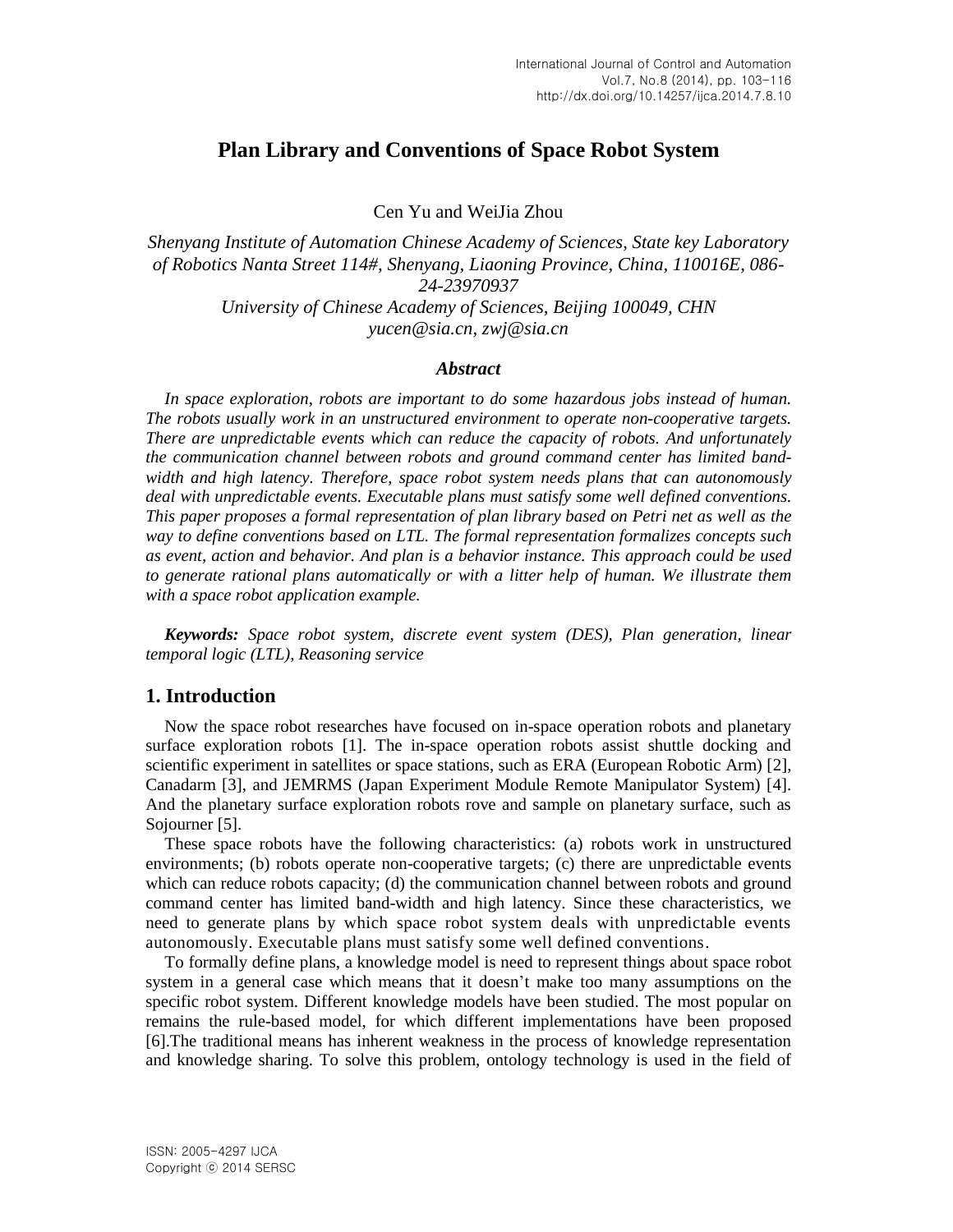knowledge engineering. It is an ideal approach to construct knowledge case based on ontology in order to store and represent domain knowledge [7].

When a plan is mentioned, it must be defined on a control structure that models concurrency control strategy. Kripke structure [8] is widely used since its autonomous capability and excellent real-time responsiveness. Robot system has a complete control strategy when the Kripke structure has been fulfilled by a plan.

Owing to uncertainties in the execution, robot system should be modeled by DES (Discrete Event System) [9]. DES modeling method has the following kinds: Petri nets [10], Alphabetbased approaches [11], Perturbation methods [12], Control theoretic techniques [13], and Expert systems design [14]. A plan of DES defines when and which action should be enabled or disabled according to the happening events.

Earlier researches on plan representation tended to encapsulate functionality into behaviors as basic units to form plans. Since that, these control systems are called behavior-based control systems [15], such as ALLIANCE [16], CAMPOUT [17]. Behavior-based control systems have been used on mobile robot platforms to deal with loosely coordinated tasks. Self-learning mechanisms for behavior-based system optimize the parameters of behavior selection algorithm [18-20].

Current researches have achieved something such as modeling plan executing process [21- 24] and modeling uncertainty in sensing [25, 26]. Existing works focus on planning strategy and process modeling, but the lack of formal representation of concepts in plan generation restricts their usage in space exploration.

There are some logic systems, such as Floyd-Hoare logic [27] and the temporal logic of actions [28], reason about algorithms of computer program. They assume that if the preconditions of an action are true and the action is enabled, then postconditions must be true when the action has been finished. This assumption is almost certainly false in the field of robotics. Robots would get different results according to unpredictable event in an action.

This paper is organized as follows: a general knowledge model for space robot system is introduced in Section 2; Section 3 proposes a formal representation of plan library based on Petri net; Section 4 designs a logical system to define conventions and decide whether a plan satisfies a set of convention; finally, we illustrate them with a space robot application example in Section 5 and give conclusion in Section 6.

## **2. General Knowledge Model for Space Robot System**

To represent things in the real-world, knowledge is modeled by a conceptualization [29] defined as an ordered triple  $c \leq D, w, \Re, \Phi$ , where *D* is a domain of discourse, *W* is a set of maximal states of affairs of such domain (also called possible worlds), and  $\Re$  is a set of conceptual relations on the domain space  $\langle D, W \rangle$ . A conceptual relation  $\rho^n$  of arity n on  $\langle D, W \rangle$  is a total function  $\rho^n : W \to 2^{p^n}$  from *W* into the set of all n-ary (ordinary) relations on *D*. Authors have published a paper [30] for more details of the general knowledge model.

There are sophisticated logical tools for representing and reasoning the conceptualization of world knowledge, such as propositional logic and predicate logic. But unfortunately, the propositional logic has very limited power of expression and the predicate logic is undecidable. Due to the good qualities on expression power, decidability, and superiority in object-oriented classification, we employ the Description Logic [31], which is extended from first-order predicate logic.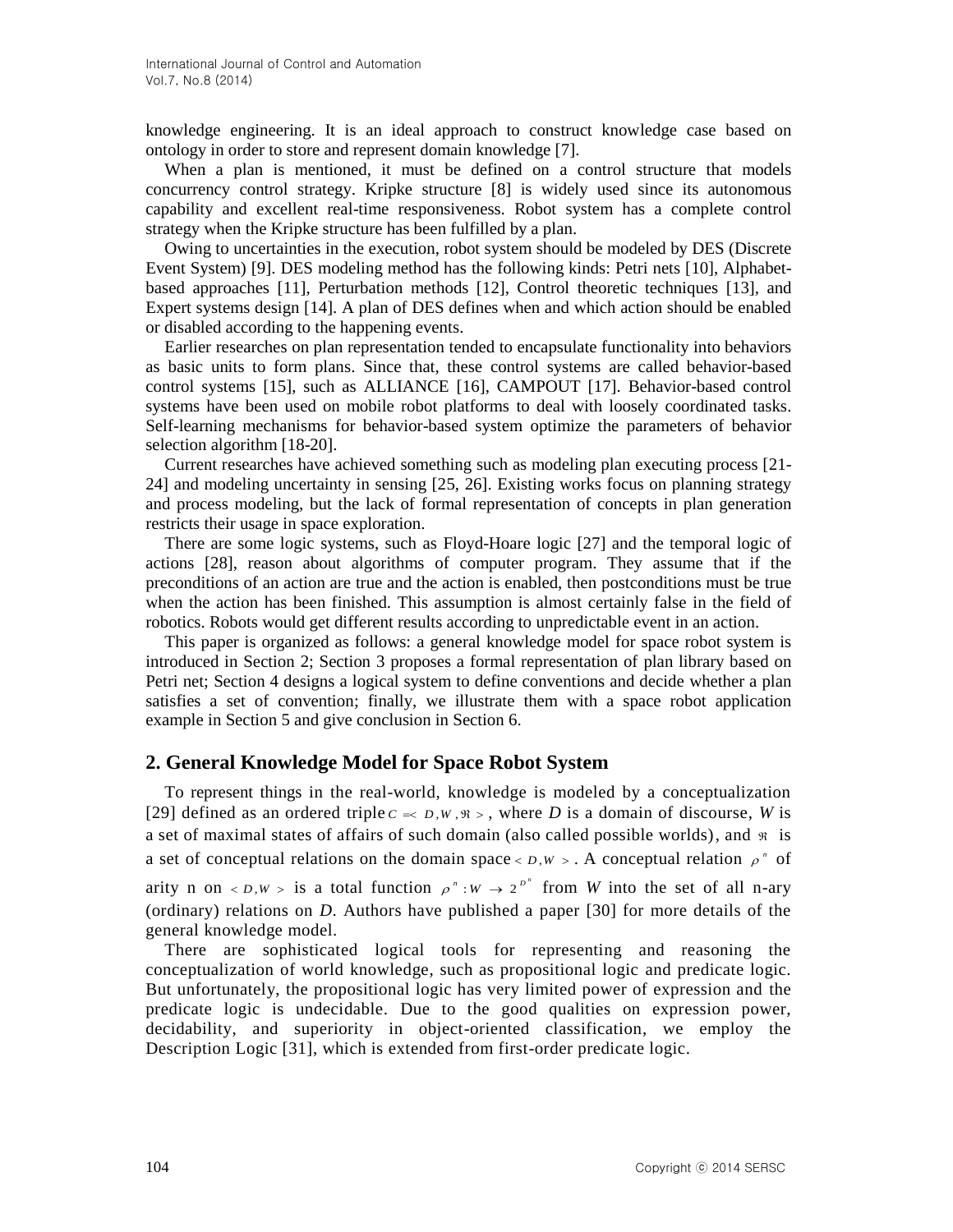Description Logic uses feature function  $f$  that maps things in domain  $D$  to individuals in symbolic domain  $\Delta$ . A concept is a description which gathers the common properties among a collection of individuals. So that, a concept  $c$  is a subset of  $\Delta$ , and a relation is an n-tuple of individuals in  $\Delta$ .

With the Description Logic, knowledge model  $\Sigma \leq T, A > \text{consists of TBox } T$  and ABox *A* . The TBox contains intensional knowledge in the form of a terminology and is built through declarations that describe general properties of concepts. TBox is a finite set of subsumption assertion. The ABox contains extensional knowledge that is specific to the individuals in  $\Delta$ . ABox is a finite set of instance assertion.

 $ABox = ABox \quad \text{Common} \quad \cup ABox \quad \text{State} \quad \text{can be divided into the set of common assertion and}$ the set of state assertion, where  $\text{ABox}$  \_ *Common*  $\cap$   $\text{ABox}$  \_ *State* =  $\emptyset$ . The values of assertions in *ABox* \_ *Common* are independent of possible world  $\omega$ . Conversely, the values of assertions in *ABox* \_ *State* are dependent of possible world  $\omega$  and *ABox* \_ *State* ( $\omega$ ) is the set of assertion which is true in possible world  $\omega$ . Before we have a set w of possible world,  $ABox$   $\_State = \emptyset$ . The set *W* and  $ABox$   $\_State$  can be constructed through the method introduced by Section 4 when we have a plan.

A plan specifies the stages of execution (refer to possible worlds), the assertions which are true in a stage (refer to elements of  $_{ABox}$  \_ *State* ( $\omega$ )), and the translations from one stage to another. *Plan\_Lib* is constructed for plan generating and *Convention s* are properties that must be satisfied by a rational plan. As shown in Figure 1.



**Figure 1. Rational Plan is Generated by Plan Library and Satisfies Conventions**

Plans must be defined on a control structure which models concurrency control strategy. This paper employs Kripke structure [8] since its autonomous capability and excellent realtime responsiveness. The Kripke structure is a tuple  $M = (S, R, L, S_0)$ , where s is a nonempty finite set of state, *R* is a set of translation,  $L : S \mapsto 2^{BA}$  assigns every state a set of basic assertion, and  $s_0 \subseteq s$  is a set of initial states. Robot system has a complete control strategy when the control structure  $M = (S, R, L, S_0)$  has been fulfilled by a plan.

The set of state which is active at a point of time is called  $S_{max}$ , and  $S_{max} \subseteq S$ . A trace of a plan is a sequence  $\pi = S_{max}$ ,  $0, S_{max}$ ,  $1, \cdots$ , where  $S_{max}$ ,  $0 \subseteq S_0$ . All possible traces of a rational plan must satisfy the properties defined in *Conventions*.

## **3. Plan Library**

*Plan* \_ *Lib Event* \_ *Set* , *Action* \_ *Set* , *Behavior* \_ *Set* consists of a set of event, a set of action, and a set of behavior. Event is a set of assertions and, when we say the event happens, it means that all assertions in the set are true now. Action is an atomic functional interface.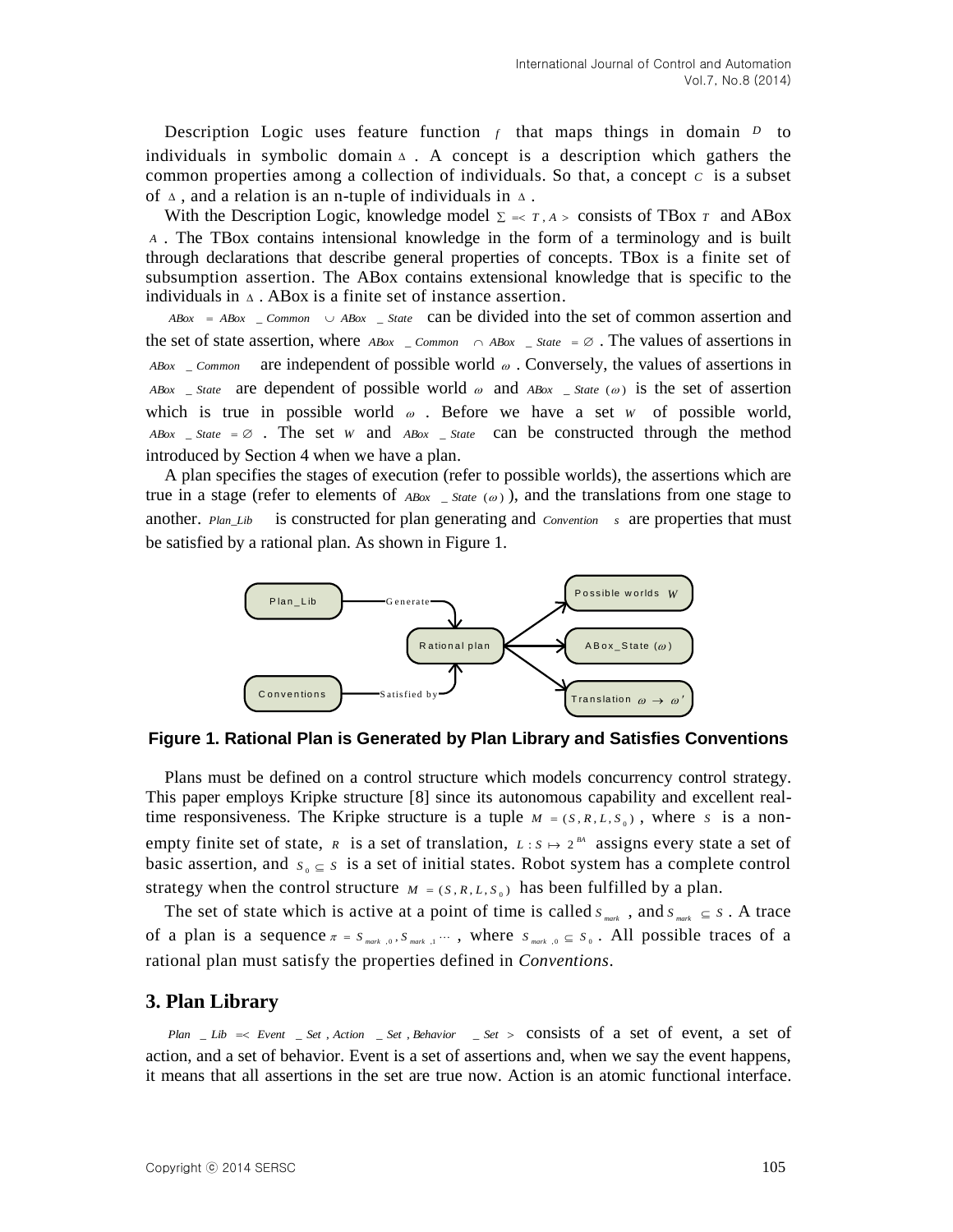Behavior is a control strategy that receives and sends events, enables and disables actions. Plan is a behavior instance generated from *Behavior\_Set*. And the plan is rational if it satisfies *Conventions*. Relationships in plan library are shown in Figure 2.



**Figure 2. Relationships in Plan Library**

## **3.1. Definitions of Plan Library**

### **Definition 1: Event**

An event  $E(x_1,...,x_n) = \{ \text{Association } x_1, \dots \text{A}{\text{section } x_n} \}$  is a set of assertion, where *E* the event name and variable individuals is  $x_1, \ldots, x_n$  are called event parameters. Its corresponding event parameter specification *Parameter*  $E = \{C_{E,1}(x_1), \dots, C_{E,n}(x_n)\}$  specifies the value scope of event parameters. An event instance  $E(a_1, \ldots, a_n)$  arises from event  $E(x_1, \ldots, x_n)$ , where assertions  $C_{E,1}(a_1),... C_{E,n}(a_n)$  must be true.

*Event*  $\subseteq$  *Set* is a set of ordered tuple  $\langle E(x_1, \ldots, x_n) \rangle$ , Parameter  $\subseteq$   $\subseteq$   $\rangle$ .

## **Definition 2: Action**

An action  $A(x_1,...,x_n) = (Enable_{A}^{\dagger}, Ready_{A}^{\dagger}, Disable_{A}^{\dagger}, Result_{A})$  is an atomic functional interface, where *A* is the action name, variable individuals  $x_1, \ldots, x_n$  are called action parameters,  $E_{\text{Table A}}$  is the event that action is enabled,  $Ready_{A}$  is the event that action get ready, *Disable*  $\Lambda$  is the event that action is disabled, *Result*  $\Lambda$  is the set of result event. Its corresponding action parameter specification *Parameter*  $A = \{C_{A,1}(x_1), \dots C_{A,n}(x_n)\}$  specifies the value scope of action parameters. An action instance  $A(a_1,..., a_n)$  arises from  $A(x_1,..., x_n)$ , where assertions  $C_{A,1}(a_1), \ldots, C_{A,n}(a_n)$  must be true.

If the event  $_{\text{Enable}}$   $_A$  happens and the action  $_A$  has been initialized, then  $_A$  will be enabled to wait  $\text{Ready}$ <sub>A</sub>. The enabled A starts executing if  $\text{Ready}$ <sub>A</sub> happens. The executing A must be disabled immediately if  $Disable \ A$  happens. When *A* finishes, it sends an result event  $R \in Result_{A}$ .

In essence an action instance is a mapping from one initial state to several possible final states. It could be a calculation or a functional interface of actuator.

*Action*  $\subseteq$  *Set* is a set of ordered tuple  $\langle A(x_1, \ldots, x_n),$  Parameter  $\longrightarrow$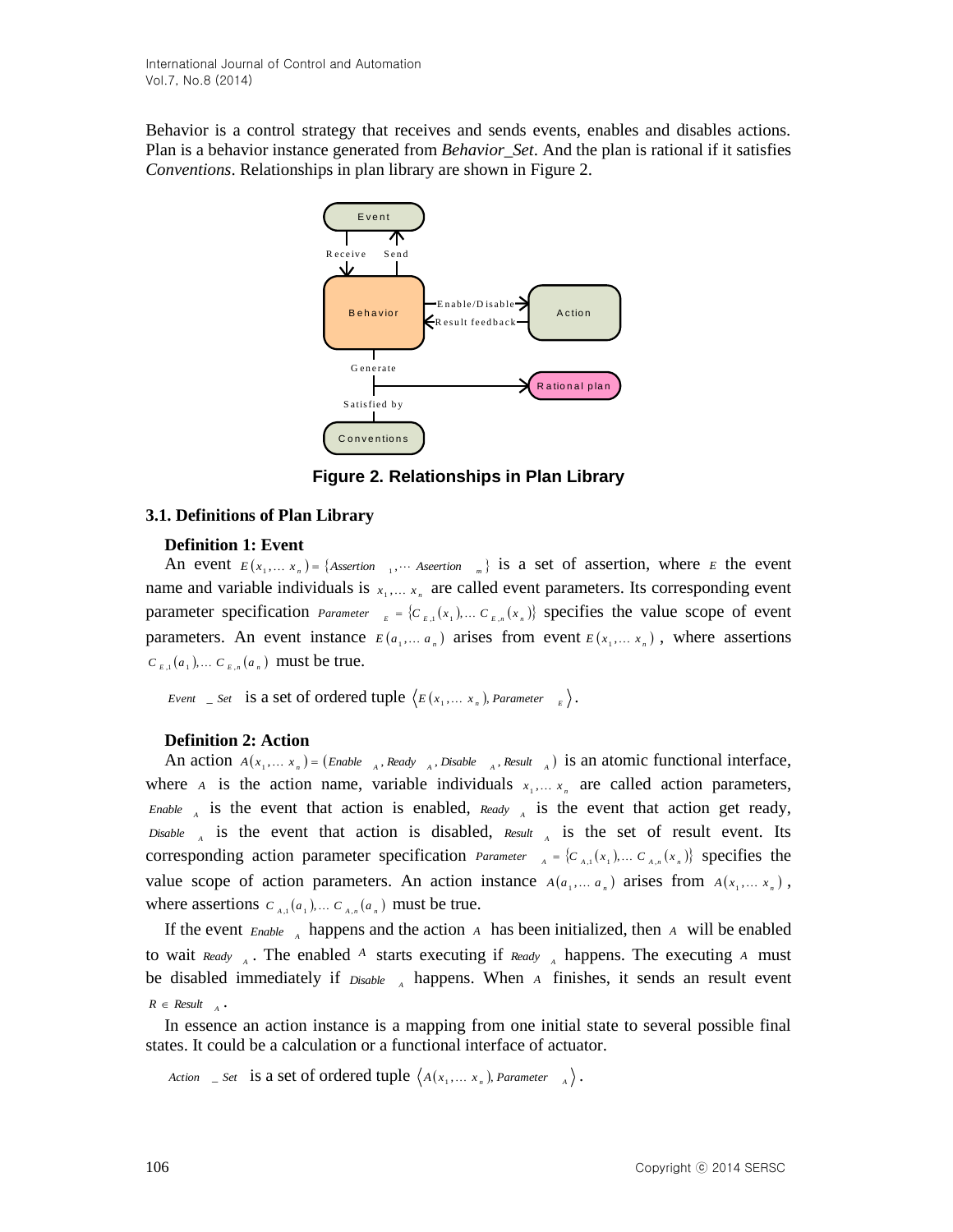#### **Definition 3: Behavior**

A behavior  $B(x_1,...,x_n) = (P_B, T \text{erminate}_{B}, \text{Input}_{B}, \text{Output}_{B}, E_B)$  is an action control strategy based on events, where  $\beta$  is the behavior name, variable individuals  $x_1, \ldots, x_n$  are called behavior parameters,  $P_{B}$  is the behavior precondition event,  $T$ erminate  $B$  is the behavior terminating event,  $_{I\!P\!D\!U}$  is the set of input event,  $_{O\!U\!P\!D\!U}$  is the set of output event, and  $_{E_B}$ is the set of postcondition event. Its corresponding behavior parameter specification *B B B D B I*  $(C_{B,1}(x_1), \ldots, C_{B,n}(x_n))$  specifies the value scope of parameters. A behavior instance  $B(a_1, \ldots, a_n)$  arises from  $B(x_1, \ldots, x_n)$ , where  $C_{B,1}(a_1), \ldots, C_{B,n}(a_n)$  must be true.

If the event  $P_{\scriptscriptstyle B}$  happens and the behavior  $\scriptstyle B$  has been initialized, then  $\scriptstyle B$  starts executing. During the execution,  $\beta$  receives input events in  $I_{nput}$  and sends output events in  $O_{utput}$ . The executing  $B$  must be terminated immediately if  $Terminate$   $B$  happens. When  $B$  finishes, it sends a postcondition event  $E \in E_B$ .

In essence a behavior instance is a mapping from one initial state and several input event instances to several possible final states and output event instances. It involves branch selections, events generation, events response, and the clusters of behavior results.

*Behavior*  $\int$  *\_ Set* is a set of ordered tuple  $\langle B(x_1, \ldots, x_n) \rangle$ , *Parameter*  $\int_B$ . It is divided into two parts, including primitives and combinations:

$$
Behavior \quad \_ Set = Primitives \quad \cup Combinatio \quad ns
$$

A primitive corresponds to an action and a combination is constructed by primitives. The internal structure of combination is called behavior structure.

### **3.2. Petri Net Model of Plan Library**

Behavior structure is modeled by Pr/T Petri net with enabling arcs and inhibitory arcs. Each  $Place_i$  of the Petri net is assigned a set *Assertion*  $S$  *Let*  $(Place_i)$  of assertions. These assertions are true when *Place*, has a token and vice versa.

As shown in Figure 3, a behavior structure is formed by several building blocks and a control block, where the building blocks have interfaces that could be connected through the control block. To be concise, we use combinations as building blocks to construct more complex behavior not just only using primitives.



**Figure 3. Behavior Structure**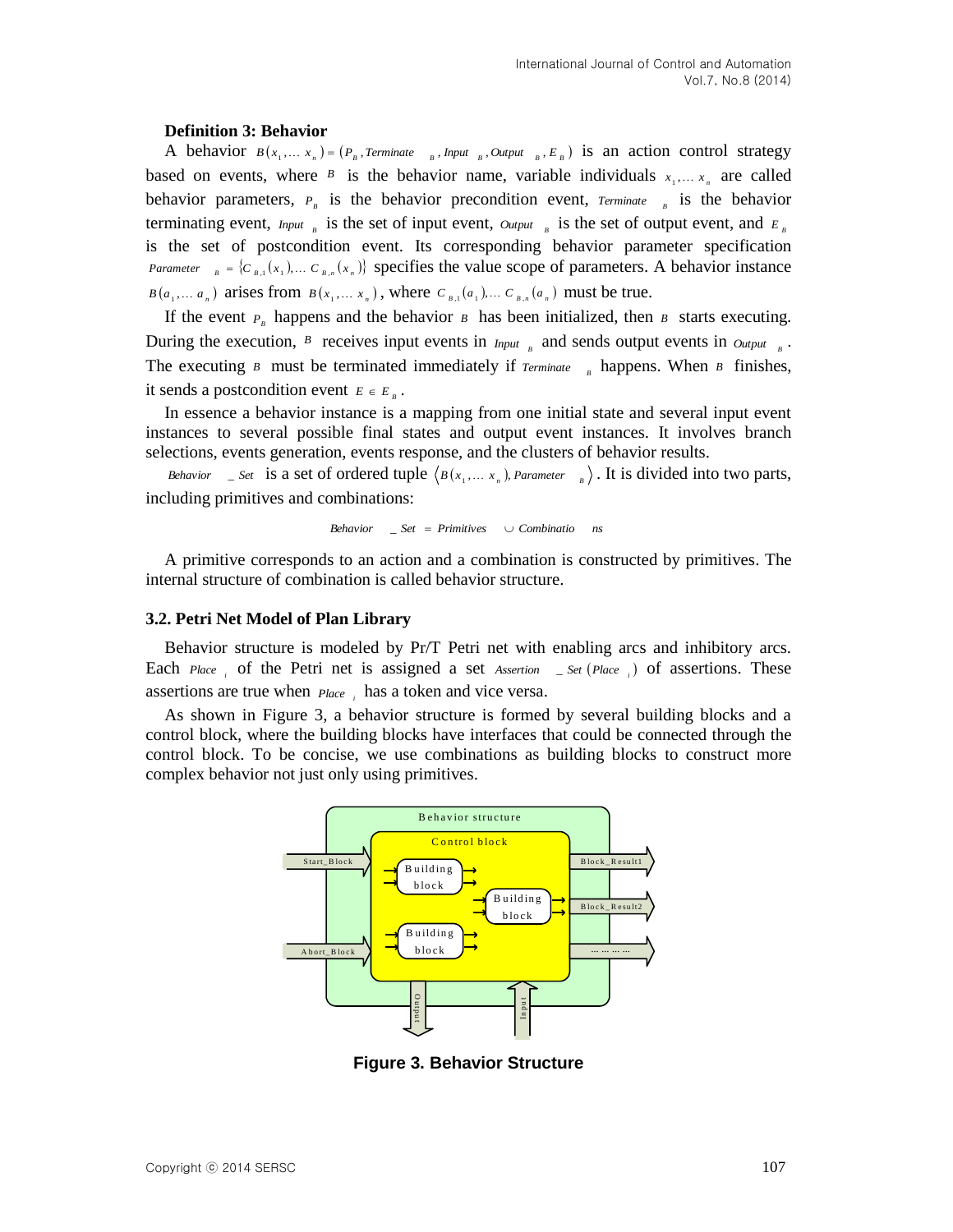Primitive building block is defined in Section 3.2.1. Combination building block is defined in Section 3.2.2. And control block is defined in Section 3.2.3.

**3.2.1 Primitive Building Block:** A primitive building block corresponds to an action and its Petri net model is shown in Figure 4.



**Figure 4. Primitive Building Block**

Refer to the definition of action, correspondence between action and this Petri net model is shown as follows:

Action = (Enable <sub>A</sub>, Ready <sub>A</sub>, Disable <sub>A</sub>, Result <sub>A</sub>)  
\n
$$
\begin{cases}\n\text{Enable} & \xrightarrow{R} \text{eady} \\
\text{Realy} & \xrightarrow{R} = \text{Ready} \\
\text{Disable} & \xrightarrow{R} = \text{Disable} \\
\text{Result} & \xrightarrow{R} = \{\text{Result} \quad \_OK \text{, Result} \quad \_ Fail \}\n\end{cases}
$$

Refer to the definition of behavior, correspondence between primitive and this Petri net model is shown as follows:

$$
Primitive = (P_B, Terminate_{B}, Input_{B}, Output_{B}, E_B) \begin{cases} P_B = \{Enable, Ready \} \\ Terminate_{B} = \{ Disable \} \\ Input_{B} = \{ Action_{B}, Action_{B} \} \\ Output_{B} = \emptyset \\ E_B = \{ Result_{B} \} \end{cases}
$$

The primitive building block in Figure 4 has two result places, but it could have more result places in a general case.

**3.2.2. Combination Building Block:** The Petri net model of a combination building block is shown in Figure 5. The denotations  ${_{Input}}$  and  ${_{Iouput}}$  mean that the number of events could be 0 or a natural number.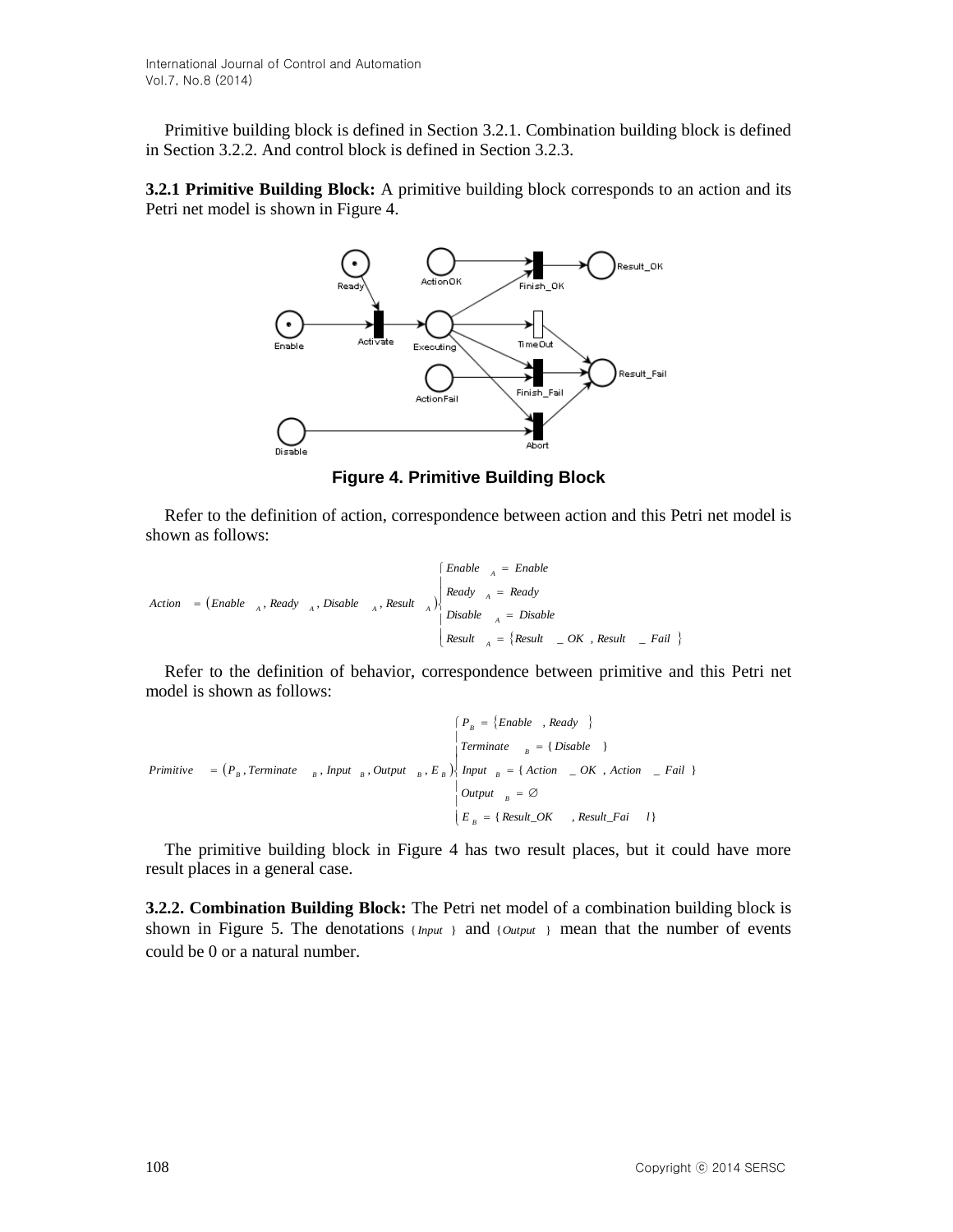

**Figure 5. Combination Building Block**

Refer to the definition of behavior, correspondence between combination and this Petri net model is shown as follows:

```
{\rm Combinatio} n = \left(P_B, \text{Terminate} \atop B \text{, } B \text{, } B \text{, } B \right\} \left\{ \text{Input} = \text{Tinput} \right\}\left\{ P = \{P \subseteq Block \} \right\}\mathbf{I}\overline{\phantom{a}}\begin{bmatrix}Output = {Output }
                                                                                                                                                                                                                                                                                       E = \{ Result \ 1, Result \ 2, \dots \}\overline{1}\begin{bmatrix} \n1 & \text{Terminate} \\
1 & \text{Terminate} \\
1 & \text{Terminate} \\
1 & \text{Terminate} \\
1 & \text{Terminate} \\
1 & \text{Terminate} \\
2 & \text{Block} \\
3 & \text{Terminate} \\
4 & \text{Terminate} \\
5 & \text{Terminate} \\
6 & \text{Terminate} \\
6 & \text{Terminate} \\
8 & \text{Terminate} \\
9 & \text{Terminate} \\
1 & \text{Terminate} \\
1 & \text{Terminate} \\
1 & \text{Terminate} \\
1 & \text{Terminate} \\
1 & \text{Terminate} \\
2 & \text{Block} \\
8 & \text{Terminate} \\
1 & \text{Terminate} \\
1 & \text{Terminate} \\
1 & \text{Terminate
```
The denotations  $Start \_ Block \_$ ,  $Abort \_ Block \_$ ,  $Block \_$  *Result* 1,  $Block \_$  *Result* 2,  $\cdots$  , {  $Input \}$  , and {Output} are interfaces that need to be connected to the interfaces of a control block.

**3.2.3. Control Block:** In a behavior structure, control block manages the procedure of building blocks through their interfaces. Here is a simple example of sequence control block, and there is another example in Section 5. Control block *Sequence (A, B)* is connected with two building blocks: *A* and *B*. If *A* fails then *B* would be skipped. Its Petri net model is shown in Figure 6.



**Figure 6. Control Block** *Sequence (A, B)*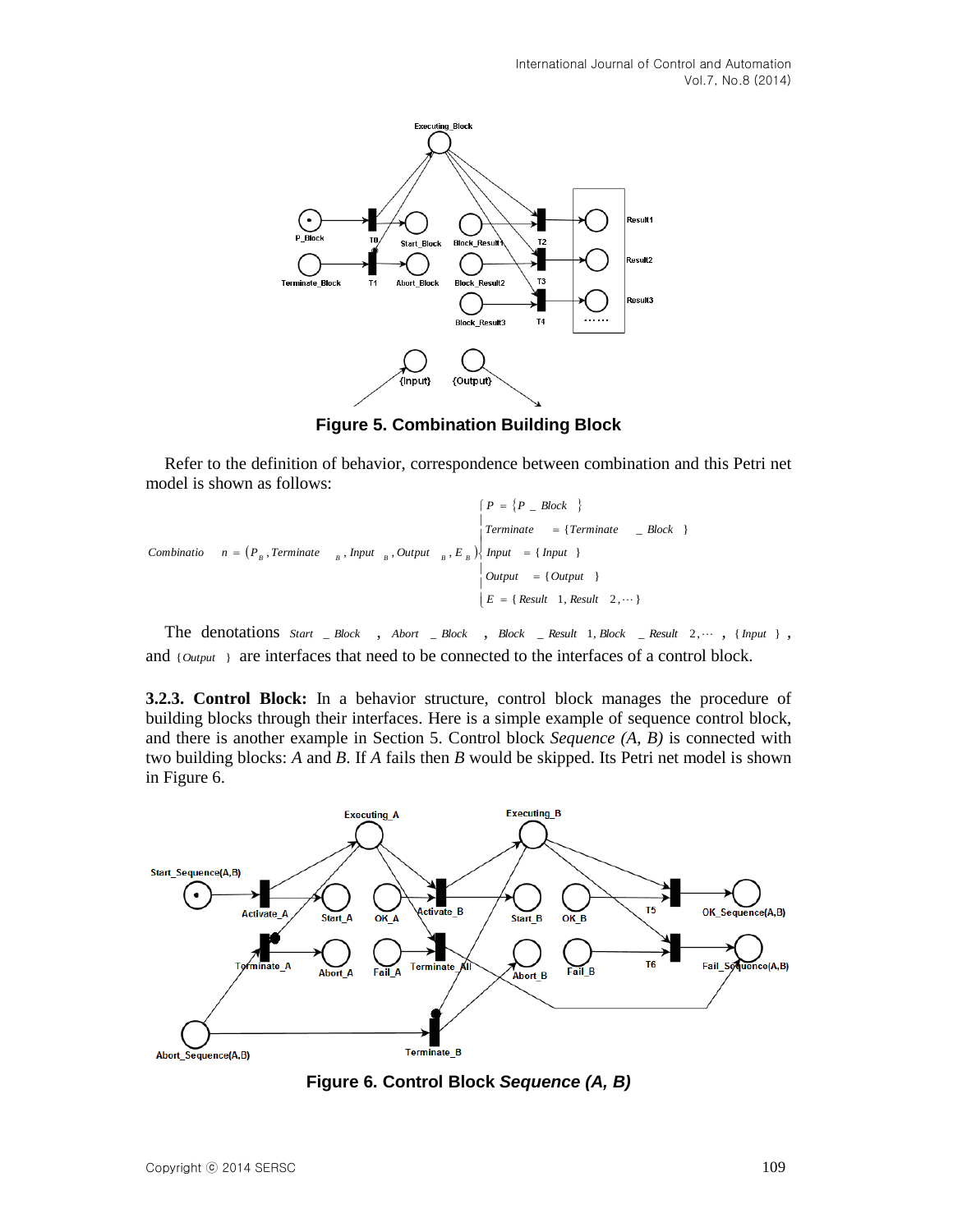We can design other control blocks according to the involved building blocks and external events.

#### **3.3. Initialization Process and Update Process of Plan Library**

Before the initialization process of plan library, *Event\_Set*, *Action\_Set*, and *Behavior\_Set* are all empty. It begins when we have the definitions of functional interfaces in the form of:

 $A(x_1,...,x_n) = (Enable_{A}, Ready_{A}, Disable_{A}, Result_{A}), Parameter_{A} = {C_{A,1}(x_1),... C_{A,n}(x_n)}$ 

Firstly, add the actions in the form of  $\langle A(x_1,...,x_n),$  *Parameter*  $\lambda$  into Action \_ Set.

Secondly, add the events in the form of  $\langle$  *Enable* <sub>A</sub>, *Parameter*  $\langle$   $\rangle$ ,  $\langle$  *Ready* <sub>A</sub>, *Parameter*  $\langle$   $\rangle$ ,  $\Delta$  *Disable*  $\Delta$ <sub>*A</sub>*, *Parameter*  $\Delta$ <sub>*A*</sub>  $\Delta$ </sup>, *Result*  $\Delta$ <sub>*A*</sub>, *Parameter*  $\Delta$ <sub>*A*</sub> $\Delta$ </sub> **into** *Event*  $\Delta$  *Set* **.** 

Finally, define the Petri net models of primitives corresponding to the actions as shown in Section 3.2.1, and then add the primitives in the form of  $\langle P_{\text{r} \text{imitive}} (x_1, \ldots, x_n) \rangle$  *Parameter*  $\langle A \rangle$  into the set *Primitives*.

The initialization process of plan library is shown in Figure 7.



**Figure 7. Initialization Process of Plan Library**

Plan library need to be updated in two cases as follows:

(1) A functional interface has been added/deleted/changed. Then *Action* \_ *Set* , *Primitives* , *Event* \_ *Set* , and *Combinatio ns* must be updated as shown in Figure 8.



**Figure 8. Update Process Caused by Functional Interface**

(2) A combination has been added/deleted/changed. Then *Combinatio ns* and *Event* \_ *Set* must be updated as shown in Figure 9.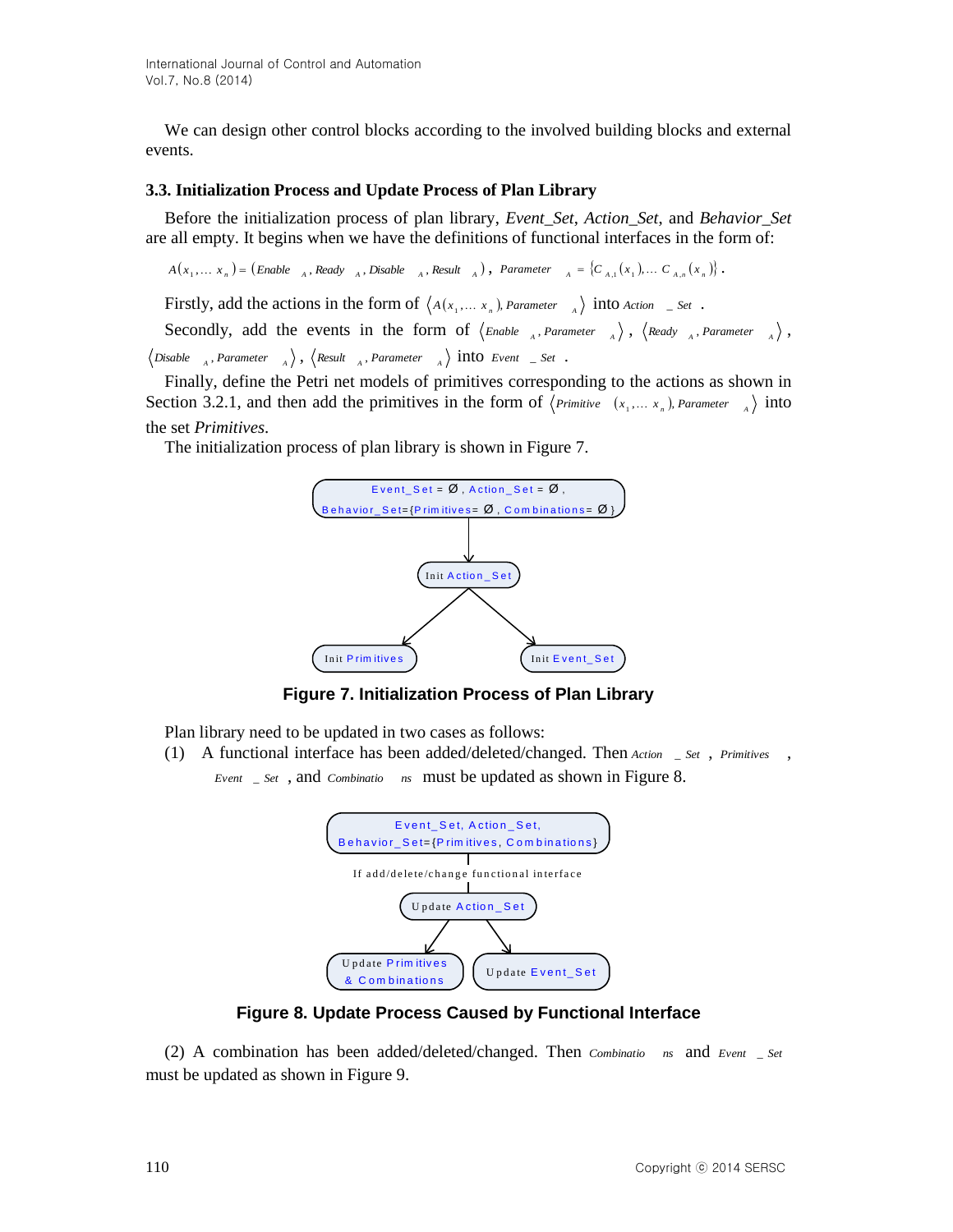

**Figure 9. Update Process Caused by Combination**

### **4. Conventions and Reasoning Services about Plan**

A plan is a behavior instance. If robot system chooses to execute it, the set *W* of possible world and the set *ABox* \_ *State* of state assertion could be defined according to the Petri net model. Suppose that the set of marking place in possible world  $\omega$  is  $\{Place_{-1}, Place_{-2}, \dots~Place_{-m}\},$ then the subset of  $_{ABox}$  \_ *State* in which all assertions are true in possible world  $_{\omega}$  is defined as follows:

$$
ABox \quad \_ \quad State \quad (\omega) = \bigcup_{i=1}^{m} \text{A}{\text{ssertion}} \quad \_ \text{Set} \text{ (Place }_{i} \text{)}
$$

Each time the plan executes, it generates a sequence  $\pi = \omega_0, \omega_1, \dots$  that is called a trace of the plan. Reasoning services about plan decide whether all possible traces of a plan satisfy the properties defined in *Convention s* or not. If the answer is true, we say the plan is rational. Otherwise, the plan is irrational.

Since the traces are represented by a discrete-time structure, their properties in *Convention s* are obviously defined by the temporal logic system for discrete-time model. Fortunately, there are well developed temporal logic systems for discrete-time model, such as CTL\* [32] or one of its sublogics, CTL (computation tree logic, Clarke *et al.*, 1986) [33] or LTL (linear temporal logic, Pnuelli 1981) [34]. The advantages of the LTL have been analyzed in [35]. Because of its expressiveness, compositionality, uniformity, and bounded model checking, we choose LTL as the temporal logic system about plan.

In the LTL, formulas are composed from the set of atomic propositions using the usual Description Logic connectives as well as the temporal connective G ("always"), F ("eventually"), X ("next"), and U ("until"):

- for all  $p \in ABox$  \_ *State*, p is a state formula
- $p \in ABox$  \_ *State*  $(\omega_i)$  is recorded as  $\pi, i \models p$
- if  $\varphi$  and  $\psi$  are state formulas, then so are  $-\varphi$ ,  $\varphi \wedge \psi$ , and  $\varphi \vee \psi$
- any state formula  $\varphi$  is also a path formula
- if  $\varphi$  and  $\psi$  are path formulas, then so are  $-\varphi$ ,  $\varphi \wedge \psi$ ,  $\varphi \vee \psi$ ,  $X \varphi$ , and  $\varphi \cup \psi$
- $-\pi \models \varphi$ , for any state formula  $\varphi$ , if and only if  $\pi, 0 \models \varphi$
- $-\pi \models \neg \varphi$  if and only if  $\pi \not\models \varphi$
- $-\pi \models \varphi \land \psi$  if and only if  $\pi \models \varphi$  and  $\varphi \models \psi$
- $-\pi \models \varphi \lor \psi$  if and only if  $\pi \models \varphi$  or  $\pi \models \psi$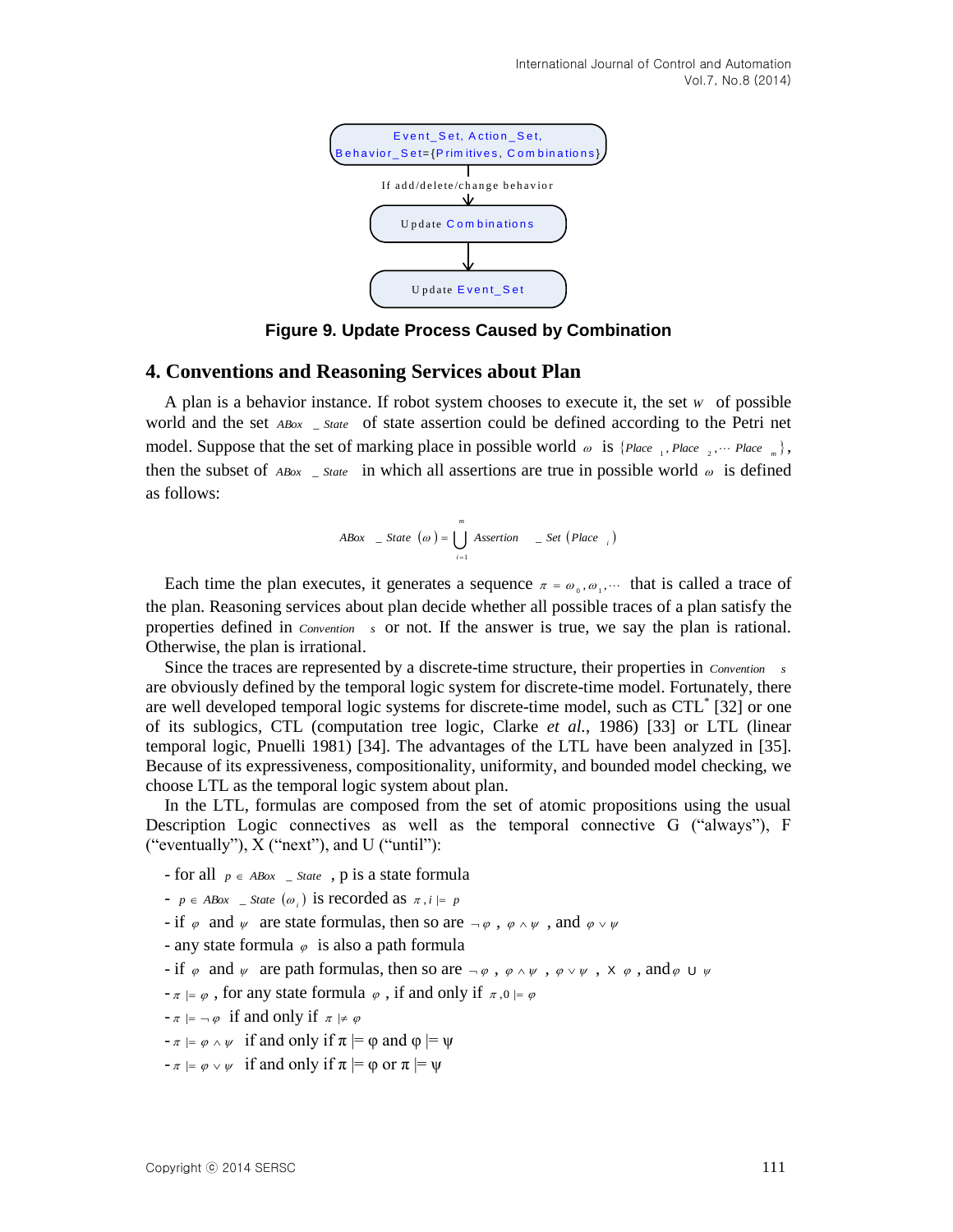$-\pi \models \varphi \cup \psi$  if and only if, for some  $i \ge 0$ ,  $\pi, i \models \psi$  and  $\pi, j \models \varphi$  for all  $0 \le j < i$ 

 $-\pi \mid = \times \varphi$  if and only if  $\pi, 1 \mid = \varphi$ 

Conventions are LTL path formulas that must be satisfied by each possible trace of a rational plan. Such as safety property  $\pi$  |=  $\pi$  (*true*  $\pi$  *error*) that means *error* will never happen, and liveness property  $\pi \models$  *true* U *necessary* that means *necessary* must happen.

Reasoning services about plan decide whether a given plan *P* satisfies a LTL path formula  $\varphi$ . One of the most efficient algorithms for LTL properties checking is the automata theoretic approach (Lichtenstein and Pnueli 1985; Vardi and Wolper 1986) [36, 37].

In the automata theoretic approach, we build automata  $B_{\alpha}$  which accepts all traces for which  $-\varphi$  holds. The asynchronous product of P and  $B_{-\varphi}$ ,  $Asyn$ , is constructed. If there are no accepting runs of  $A_{sym}$ , then *P* satisfies the LTL path formula  $\varphi$ .

For an irrational plan, the automata theoretic approach will give the trace which violates conventions. This trace will be used as a reference for refining.

## **5. Application Example**

It has been used in the prototype of scientific experiment assistant robot system on space station, which is developed by Shenyang Institute of Automation Chinese Academy of Sciences, State key Laboratory of Robotics, Department of Space Automation Technologies and Systems.

The robotic arm is a part of the prototype. It consists of six joints and an end-effector. There is a human operator interface for the robotic arm to input position information and feed visual images back. Each one of joints has its own embedded controller, and these embedded controllers are connected with a master controller through communication buses. As shown in Figure 10.



**Figure 10. The Example Robot System**

Each robot controller provides several functional interfaces with variable parameters. From the perspective of plan library, these interfaces are actions. For example, one of the functional interfaces of a joint is called *rotate* with four parameters: *joint\_id, maximal speed*, *maximal torque*, and *target angle*. It's corresponding action of robotic arm is *Rotate*(*joint\_id, max\_speed, max\_torque, target\_angle*) with a parameter specification. Then we add the action to the plan library of robotic arm. The mapping from the set of primitive behavior to the set of action is bijective as shown in Section 3.2.1.

The set of primitive behavior is used as building blocks to construct complex behavior structures. Here is a representative example. Assume that there are two primitive behaviors of robotic arm: one is the previously introduced *Rotate* which rotates a special joint to target angle, and another is *Calc\_inv* which calculates the inverse kinematics to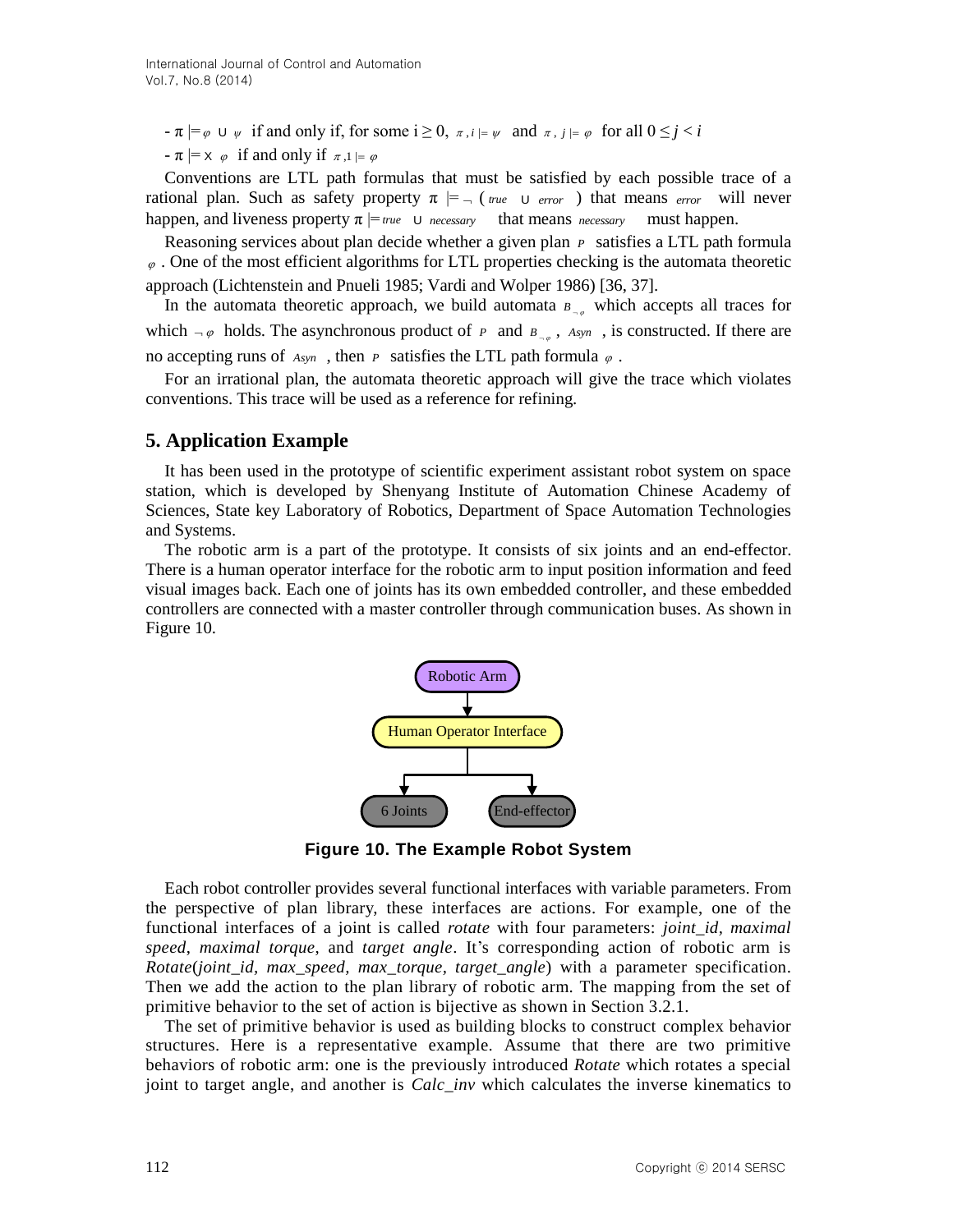translate end position of robotic arm into angles of all joints.

To generate a plan for the servo control of robotic arm, we design a complex behavior *Sync\_motion* with seven time-dependent parameters  $(x_t, y_t, z_t, \alpha_t, \beta_t, \gamma_t, \Delta_t)$  which makes that the end position of robotic arm follows an existing position-time curve or the realtime input from human operator interface, where  $\langle x_i, y_i, z_i, \alpha_i, \beta_i, \gamma_i \rangle$  is the target position in the next time interval  $\Delta_i$ . If the behavior doesn't care about an end position parameter, for instance,  $\alpha_i$ , then we writes  $\alpha_i = nil$ .

When *Calc\_inv* detects that the parameters have been changed, it calculates the target angles of joints, and then the control block of *Sync\_motion* enables *Rotate* to make that joints rotate to target angles in parallel. If *Calc\_inv* quits with the result *End\_calc*, then the behavior structure of *Sync\_motion* will quit with the result OK. Petri net model of *Sync\_motion* is shown in Figure 11. It's worth noting that a behavior enables and disables actions rather than calling them.



**Figure 11. Petri Net Model of Behavior** *Sync\_motion*

In the application, joints would delay several time intervals to rotate. So they can do some motional optimization to run smoothly. Since these time intervals are short (for instance, less than 10ms), this approach is acceptable and very effective.

#### **6. Conclusion**

This paper proposes a formal representation of plan library based on Petri net. Additionally, we design a logical system based on LTL to define conventions and decide whether a plan satisfies a set of convention. This approach doesn't make too many assumptions on the specific robot system, so it can be widely used. With a space robot application example, we illustrate that the plan library is flexible and extensible. On the downside, we need experts to generate plan from a plan library for a given task. More future works are necessary to design a mechanism for assisting an abecedarian to generate plans or automatically generating plans.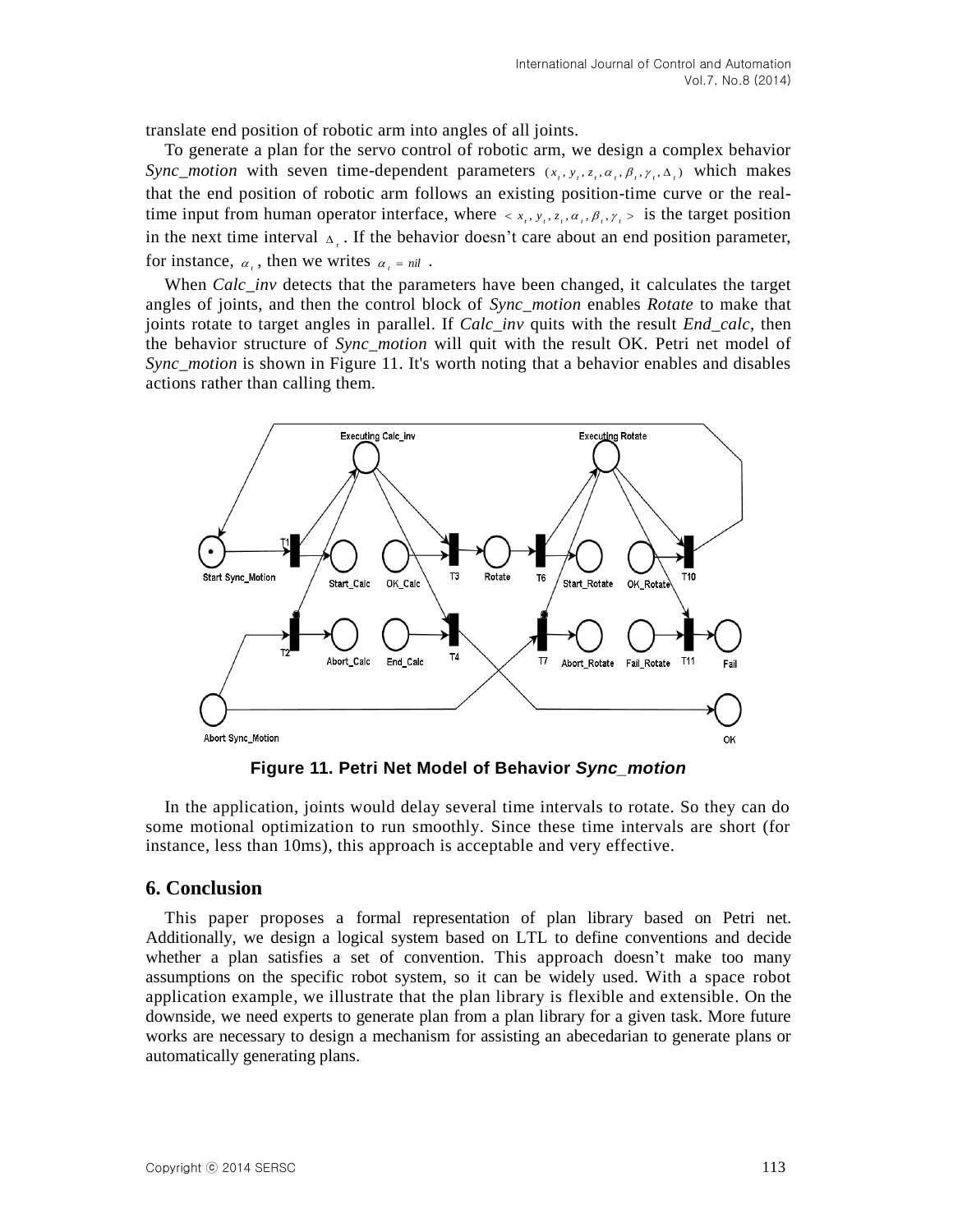## **References**

- [1] L. Pedersen, D. Kortenkamp, D. Wettergreen, I. Nourbakhsh and T. Smith, "Space robotics technology assessment report", National Aeronautics and Space Administration Ames Research Center Moffett Field, California, **(2002)** May, pp. 94035-1000.
- [2] R. Boumans and C. Heemskerk, "The European Robotic Arm for the International Space Station", Robotics and Autonomous Systems. 1, vol. 23, **(1998)**.
- [3] B. A. Aikenhead, R. G. Daniell and F. M. Davis. "Canadarm and the Space Shuttle", Journal of Vacuum Science & Technology A: Vacuum, Surfaces, and Films. 1, vol. 2, **(1983)**.
- [4] D. King, "Space Servicing: Past, Present and Future", Proceeding of the 6th International Symposium on Artificial Intelligence and Robotics & Automation in Space, St-Hubert, Quebec, Canada, **(2001)**.
- [5] C. R. Weisbin, D. Lavery and G. Rodriguez, "Robots in space into the 21st century", Industrial Robot. 2, vol. 24, **(1997)**.
- [6] F. Rechenmann, "Declarative and Procedural Object-based Knowledge Modeling", Proceedings of IEEE Systems Man and Cybernetics Conference, **(1993)**.
- [7] C. J. Hao, "Research on Knowledge Model for Ontology-Based Knowledge Base", Business Computing and Global Informatization (BCGIN), **(2011)**.
- [8] E. Clarke, O. Grumberg and D. A. Peled, "Model Checking", The MIT Press, **(2000)**.
- [9] C. G. Cassandras. "Discrete Event Systems: Modeling and Performance Analysis", Aksen Assoc. Inc, **(1993)**.
- [10] A. A. Desrochers, "Modeling and Control of Automated Manufacturing Systems", IEEE Computer Society Press, **(1990)**.
- [11] P. J. Ramadgae and W. M. Wonham, "The Control of Discrete Event Systems", Proceedings of the IEEE, **(1989)**.
- [12] X. Cao and Y. C. Ho. "Models of Discrete Event Dynamic Systems", Control Systems Magazine, vol. 4, no. 10, **(1990)**.
- [13] P. R. Kumar and S. P. Meyn, "Stability of Queuing Networks and Scheduling Policies", Proceedings of IEEE Decision and Control, **(1993)**.
- [14] C. L. P. Chen and C. Wichman, "A CLIPS Rule-Based Planning System for Mechanical Assembly", Proceedings of NSF DMS Conf, Atlanta, **(1992)**.
- [15] M. J. Mataric, "Behavior-based Control: Main Properties and Implications", Proceedings of IEEE International Conference on Robotics and Automation, Workshop on Architectures for Intelligent Control Systems, **(1992)**.
- [16] L. E. Parker, "ALLIANCE: An Architecture for Fault Tolerant, Cooperative Control of Heterogeneous Mobile Robots", Proceedings of IEEE/RSJ/GI International Conference on Intelligent Robots and Systems (IROS), **(1994)**.
- [17] P. Pirjanian, T. L. Huntsberger and A. Barrett, "Representation and Execution of Plan Sequences for Multi-Agent Systems", Proceedings of IEEE/RSJ International Conference on Intelligent Robots and Systems, **(2001)**.
- [18] L. E. Parker, "L-ALLIANCE: Task-Oriented Multi-Robot Learning In Behavior-Based Systems", Advanced Robotics, Special Issue on Selected Papers from IROS'96, **(1997)**.
- [19] M. D. Bugajska, A. C. Schultz, J. G. Trafton, M. Taylor and F. E. Mintz, "A Hybrid Cognitive-Reactive Multi-Agent Controller", Proceedings of IEEE/RSJ International Conference on Intelligent Robots and Systems, **(2002)**.
- [20] E. Daglarli and H. Temeltas, "Artificial Behavioral System by Sensor-Motor Mapping Strategy for Multi-Objective Robot Tasks", Proceedings of Third International Conference on Natural Computation, **(2007)**.
- [21] G. Yasuda, "A Distributed Autonomous Control Architecture for Synchronization and Coordination of Multiple Robot Systems", Proceedings of SICE Annual Conference, **(2012)**.
- [22] G. Yasuda, "Hierarchical and Distributed Implementation of Synchronization and Coordination for Discrete Event Multiple Robot Systems", Proceedings of IEEE/ASME International Conference on Mechatronics and Embedded Systems and Applications (MESA), **(2012)**.
- [23] Y. Zhang and L. E. Parker, "Task Allocation with Executable Coalitions in Multirobot Tasks", Proceedings of IEEE International Conference on Robotics and Automation (ICRA), **(2012)**.
- [24] N. Palomeras, P. Ridao, M. Carreras and C. Silvestre, "Using Petri Nets to Specify and Execute Missions for Autonomous Underwater Vehicles", Proceedings of IEEE/RSJ International Conference on Intelligent Robots and Systems, **(2009)**.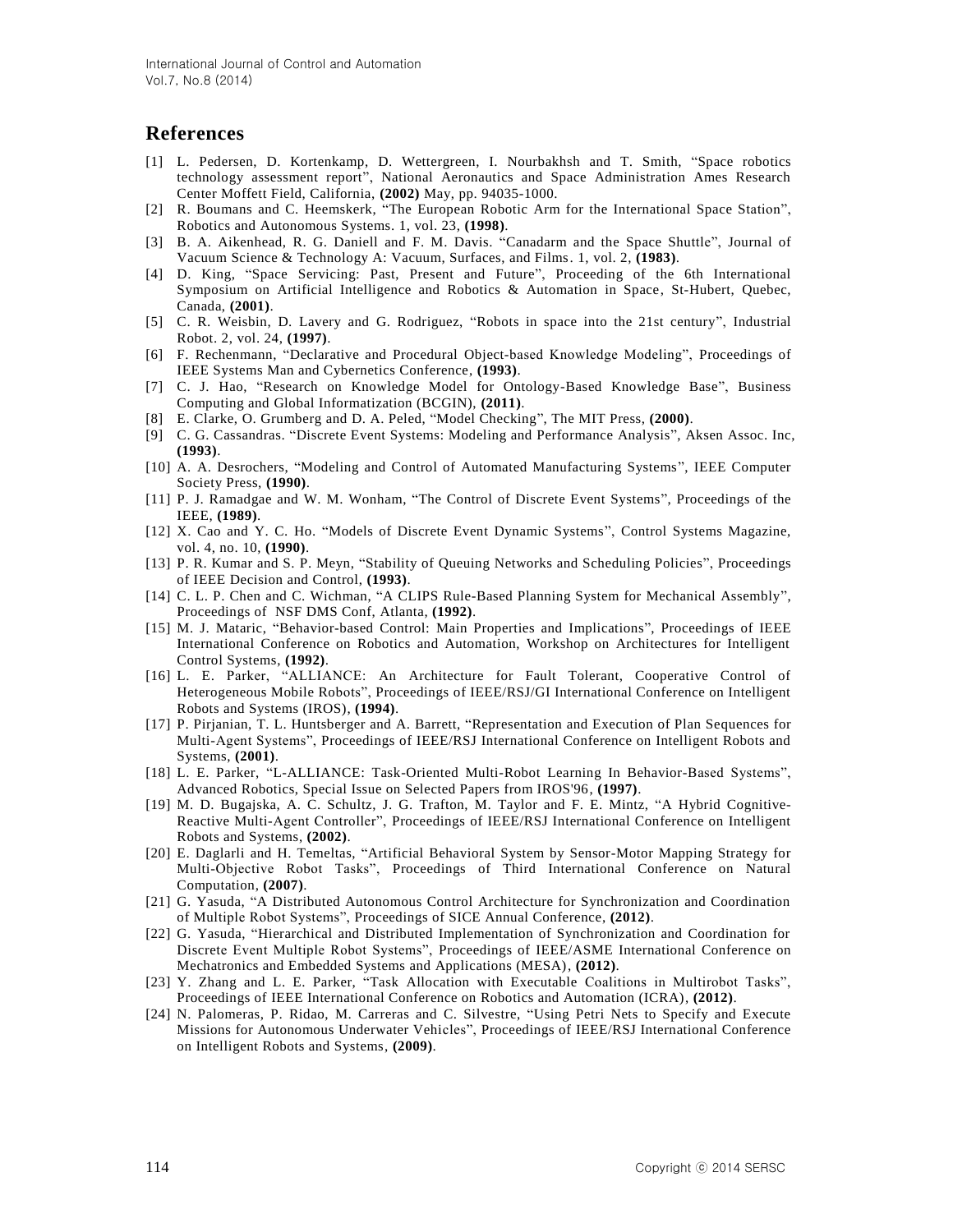- [25] Y. Zhang and L. E. Parker, "IQ-ASyMTRe: Synthesizing Coalition Formation and Execution for Tightly-Coupled Multirobot Tasks" Proceedings of IEEE/RSJ International Conference on Intelligent Robots and Systems (IROS), **(2010)**.
- [26] A. Jayasiri, G. K. I. Mann and R. G. Cosine, "A General Architecture for Decentralized Supervisory Control of Fuzzy Discrete Event Systems", Proceedings of American Control Conference (ACC), **(2012)**.
- [27] S. L. Bloom and Z. Ésik, "Floyd-Hoare Logic", Iteration Theories. Springer Berlin Heidelberg, **(1993)**.
- [28] L. Lamportm, "The Temporal Logic of Actions", ACM Transactions on Programming Languages and Systems (TOPLAS), vol. 3, no. 16, **(1994)**.
- [29] N. Guarino, "Formal Ontology and Information Systems", Proceedings of the 1st Int'l Conf on Formal Ontology in Information Systems, Trento, Italy, **(1998)**.
- [30] C. Yu and W. J. Zhou, "Knowledge Interchange in Task-Oriented Architecture", For Space Robot Application. TELKOMNIKA Indonesian Journal of Electrical Engineering, vol. 4, no. 11, **(2013)**.
- [31] F. Baader, "The Description Logic Handbook", Theory, Implementation, and Applications, Cambridge University Press, **(2003)**.
- [32] T. Hafer and W. Thomas, "Computation Tree Logic CTL\* and Path Quantifiers in the Monadic Theory of the Binary Tree", Automata, Languages and Programming, Springer Berlin Heidelberg, **(1987)**.
- [33] E. M. Clarke, E. A. Emerson and A. P. Sistla. "Automatic Verification of Finite-state Concurrent Systems Using Temporal Logic Specifications", ACM Transactions on Programming Languages and Systems (TOPLAS), vol. 2, no. 8, **(1986)**.
- [34] A. Pnueli, "The Temporal Semantics of Concurrent Programs", Theoretical Computer Science, vol. 1, no. 13, **(1981)**.
- [35] A. Miller, A. Donaldson and M. Calder, "Symmetry in Temporal Logic Model Checking", ACM Computing Surveys (CSUR), vol. 3, no. 38, **(2006)**.
- [36] O. Lichtenstein and A. Pnueli, "Checking that Finite State Concurrent Programs Satisfy Their Linear Specification", Proceedings of the 12th ACM SIGACT-SIGPLAN symposium on Principles of programming languages, **(1985)**.
- [37] M. Y. Vardi and P. Wolper, "An Automata-theoretic Approach to Automatic Program Verification", Proceedings of the First Symposium on Logic in Computer Science, IEEE Computer Society, **(1986)**.